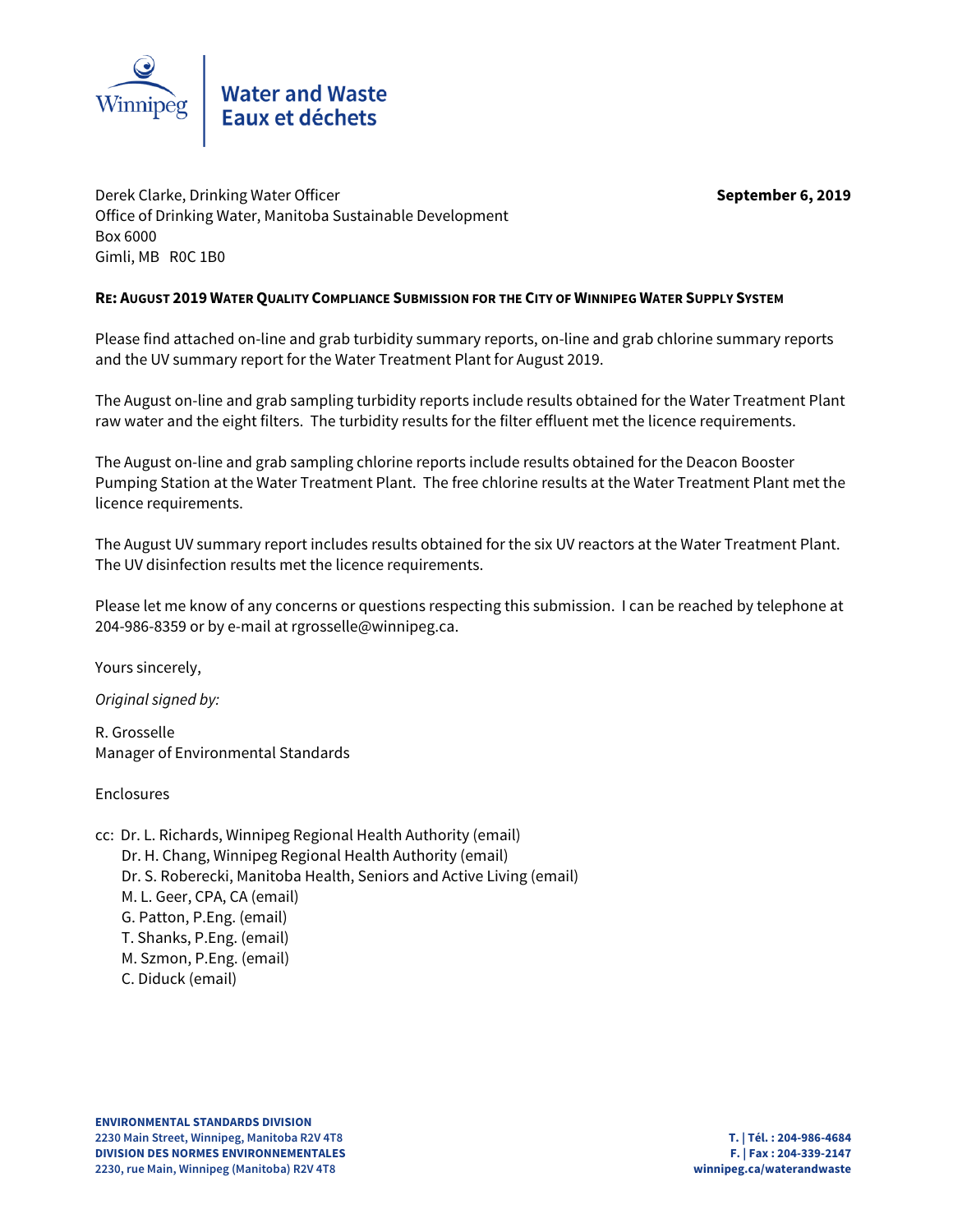

## **CITY OF WINNIPEG**

Water System Code: **252.00**

Licence Number: **PWS-09-412-01**

# WATER AND WASTE DEPARTMENT

WATER SERVICES

|                                                     |                                                                                             | August 2019 Turbidity (NTU) |      |              |      |              |           |              |      |              |      |              |      |              |      |              |      |              |
|-----------------------------------------------------|---------------------------------------------------------------------------------------------|-----------------------------|------|--------------|------|--------------|-----------|--------------|------|--------------|------|--------------|------|--------------|------|--------------|------|--------------|
|                                                     |                                                                                             | Raw                         |      | Filter #1    |      | Filter #2    | Filter #3 |              |      | Filter #4    |      | Filter #5    |      | Filter #6    |      | Filter #7    |      | Filter #8    |
|                                                     | Date                                                                                        | Avg                         | Avg  | Max          | Avg  | Max          | Avg       | Max          | Avg  | Max          | Avg  | Max          | Avg  | Max          | Avg  | Max          | Avg  | Max          |
|                                                     | 1/08/2019                                                                                   | 1.51                        | 0.06 | 0.14         | 0.06 | 0.14         | 0.06      | 0.15         | 0.07 | 0.15         | 0.07 | 0.16         | 0.07 | 0.15         | 0.13 | 0.19         | 0.10 | 0.20         |
|                                                     | 2/08/2019                                                                                   | 1.43                        | 0.01 | 0.07         | 0.00 | 0.01         | 0.03      | 0.09         | 0.06 | 0.12         | 0.05 | 0.10         | 0.06 | 0.10         | 0.06 | 0.11         | 0.07 | 0.16         |
|                                                     | 3/08/2019                                                                                   | 1.47                        | 0.01 | 0.04         | 0.00 | 0.03         | 0.03      | 0.09         | 0.05 | 0.12         | 0.04 | 0.09         | 0.05 | 0.12         | 0.06 | 0.11         | 0.07 | 0.14         |
|                                                     | 4/08/2019                                                                                   | 1.95                        | 0.02 | 0.07         | 0.00 | 0.02         | 0.04      | 0.06         | 0.06 | 0.08         | 0.05 | 0.10         | 0.05 | 0.12         | 0.05 | 0.12         | 0.07 | 0.15         |
|                                                     | 5/08/2019                                                                                   | 2.71                        | 0.02 | 0.10         | 0.00 | 0.03         | 0.04      | 0.10         | 0.07 | 0.13         | 0.05 | 0.11         | 0.05 | 0.11         | 0.06 | 0.08         | 0.08 | 0.11         |
|                                                     | 6/08/2019                                                                                   | 1.90                        | 0.03 | 0.10         | 0.00 | 0.06         | 0.05      | 0.12         | 0.08 | 0.15         | 0.07 | 0.08         | 0.06 | 0.08         | 0.08 | 0.13         | 0.08 | 0.16         |
|                                                     | 7/08/2019                                                                                   | 2.37                        | 0.03 | 0.06         | 0.01 | 0.03         | 0.05      | 0.13         | 0.08 | 0.16         | 0.06 | 0.14         | 0.08 | 0.15         | 0.08 | 0.16         | 0.09 | 0.17         |
|                                                     | 8/08/2019                                                                                   | 2.29                        | 0.04 | 0.11         | 0.01 | 0.06         | 0.06      | 0.16         | 0.08 | 0.12         | 0.06 | 0.14         | 0.07 | 0.15         | 0.07 | 0.16         | 0.08 | 0.17         |
|                                                     | 9/08/2019                                                                                   | 2.18                        | 0.04 | 0.11         | 0.01 | 0.08         | 0.06      | 0.14         | 0.08 | 0.17         | 0.06 | 0.13         | 0.07 | 0.14         | 0.08 | 0.11         | 0.10 | 0.15         |
|                                                     | 10/08/2019                                                                                  | 2.10                        | 0.03 | 0.09         | 0.00 | 0.05         | 0.04      | 0.08         | 0.07 | 0.15         | 0.07 | 0.10         | 0.07 | 0.11         | 0.08 | 0.15         | 0.08 | 0.17         |
|                                                     | 11/08/2019                                                                                  | 2.01                        | 0.03 | 0.04         | 0.00 | 0.02         | 0.04      | 0.13         | 0.07 | 0.16         | 0.06 | 0.12         | 0.08 | 0.13         | 0.07 | 0.16         | 0.08 | 0.17         |
|                                                     | 12/08/2019                                                                                  | 1.91                        | 0.05 | 0.10         | 0.01 | 0.05         | 0.05      | 0.10         | 0.08 | 0.16         | 0.06 | 0.12         | 0.07 | 0.13         | 0.07 | 0.16         | 0.08 | 0.17         |
|                                                     | 13/08/2019                                                                                  | 2.10                        | 0.04 | 0.11         | 0.01 | 0.05         | 0.05      | 0.14         | 0.09 | 0.14         | 0.06 | 0.13         | 0.07 | 0.13         | 0.07 | 0.14         | 0.09 | 0.12         |
|                                                     | 14/08/2019                                                                                  | 3.42                        | 0.03 | 0.06         | 0.00 | 0.05         | 0.04      | 0.10         | 0.07 | 0.18         | 0.06 | 0.08         | 0.06 | 0.10         | 0.08 | 0.12         | 0.08 | 0.16         |
|                                                     | 15/08/2019                                                                                  | 2.28                        | 0.03 | 0.05         | 0.01 | 0.02         | 0.05      | 0.13         | 0.08 | 0.22         | 0.06 | 0.12         | 0.08 | 0.12         | 0.07 | 0.15         | 0.09 | 0.17         |
|                                                     | 16/08/2019                                                                                  | 3.06                        | 0.05 | 0.10         | 0.01 | 0.06         | 0.06      | 0.09         | 0.08 | 0.17         | 0.06 | 0.12         | 0.07 | 0.14         | 0.07 | 0.14         | 0.08 | 0.16         |
|                                                     | 17/08/2019                                                                                  | 3.52                        | 0.04 | 0.09         | 0.01 | 0.07         | 0.06      | 0.11         | 0.10 | 0.17         | 0.06 | 0.13         | 0.07 | 0.13         | 0.06 | 0.16         | 0.09 | 0.12         |
|                                                     | 18/08/2019                                                                                  | 3.38                        | 0.04 | 0.11         | 0.01 | 0.07         | 0.06      | 0.15         | 0.09 | 0.16         | 0.06 | 0.09         | 0.06 | 0.10         | 0.08 | 0.12         | 0.08 | 0.16         |
|                                                     | 19/08/2019                                                                                  | 2.58                        | 0.04 | 0.06         | 0.02 | 0.04         | 0.06      | 0.16         | 0.09 | 0.18         | 0.06 | 0.12         | 0.08 | 0.13         | 0.07 | 0.16         | 0.08 | 0.14         |
|                                                     | 20/08/2019                                                                                  | 2.05                        | 0.06 | 0.12         | 0.03 | 0.08         | 0.07      | 0.12         | 0.10 | 0.14         | 0.06 | 0.13         | 0.07 | 0.13         | 0.07 | 0.16         | 0.08 | 0.16         |
|                                                     | 21/08/2019                                                                                  | 2.16                        | 0.05 | 0.12         | 0.02 | 0.08         | 0.06      | 0.15         | 0.10 | 0.18         | 0.06 | 0.09         | 0.07 | 0.14         | 0.08 | 0.10         | 0.10 | 0.14         |
|                                                     | 22/08/2019                                                                                  | 2.12                        | 0.05 | 0.12         | 0.03 | 0.05         | 0.06      | 0.16         | 0.09 | 0.18         | 0.07 | 0.13         | 0.09 | 0.11         | 0.08 | 0.17         | 0.09 | 0.16         |
|                                                     | 23/08/2019                                                                                  | 2.13                        | 0.07 | 0.09         | 0.04 | 0.10         | 0.07      | 0.09         | 0.08 | 0.19         | 0.07 | 0.13         | 0.08 | 0.22         | 0.08 | 0.16         | 0.09 | 0.17         |
|                                                     | 24/08/2019                                                                                  | 2.13                        | 0.07 | 0.14         | 0.05 | 0.12         | 0.09      | 0.16         | 0.12 | 0.17         | 0.07 | 0.14         | 0.08 | 0.15         | 0.07 | 0.10         | 0.10 | 0.12         |
|                                                     | 25/08/2019                                                                                  | 2.12                        | 0.06 | 0.14         | 0.05 | 0.11         | 0.08      | 0.18         | 0.11 | 0.20         | 0.08 | 0.10         | 0.07 | 0.10         | 0.09 | 0.18         | 0.09 | 0.17         |
|                                                     | 26/08/2019                                                                                  | 2.22                        | 0.04 | 0.08         | 0.04 | 0.07         | 0.06      | 0.15         | 0.09 | 0.17         | 0.07 | 0.11         | 0.08 | 0.14         | 0.07 | 0.14         | 0.08 | 0.16         |
|                                                     | 27/08/2019                                                                                  | 2.06                        | 0.05 | 0.11         | 0.04 | 0.10         | 0.07      | 0.10         | 0.09 | 0.12         | 0.06 | 0.12         | 0.07 | 0.13         | 0.06 | 0.13         | 0.07 | 0.15         |
|                                                     | 28/08/2019                                                                                  | 2.09                        | 0.04 | 0.09         | 0.03 | 0.08         | 0.06      | 0.16         | 0.09 | 0.18         | 0.06 | 0.11         | 0.07 | 0.14         | 0.08 | 0.09         | 0.09 | 0.11         |
|                                                     | 29/08/2019                                                                                  | 1.81                        | 0.03 | 0.09         | 0.02 | 0.04         | 0.05      | 0.13         | 0.08 | 0.16         | 0.08 | 0.12         | 0.08 | 0.15         | 0.07 | 0.15         | 0.08 | 0.19         |
|                                                     | 30/08/2019                                                                                  | 1.83                        | 0.04 | 0.06         | 0.03 | 0.07         | 0.06      | 0.09         | 0.08 | 0.10         | 0.05 | 0.16         | 0.07 | 0.17         | 0.06 | 0.13         | 0.07 | 0.14         |
|                                                     | 31/08/2019                                                                                  | 2.04                        | 0.04 | 0.11         | 0.03 | 0.08         | 0.07      | 0.14         | 0.10 | 0.16         | 0.06 | 0.08         | 0.06 | 0.13         | 0.07 | 0.08         | 0.09 | 0.13         |
|                                                     |                                                                                             |                             |      |              |      |              |           |              |      |              |      |              |      |              |      |              |      |              |
|                                                     | Total Number of Measurements Taken, A:<br>Turbidity Standard for Monitoring Location (NTU): |                             |      | 13104<br>0.3 |      | 10163<br>0.3 |           | 14338<br>0.3 |      | 14990<br>0.3 |      | 15449<br>0.3 |      | 15758<br>0.3 |      | 15488<br>0.3 |      | 16910<br>0.3 |
|                                                     | Number of Measurements Meeting Standard, B:                                                 |                             |      | 13104        |      | 10163        |           | 14338        |      | 14990        |      | 15449        |      | 15758        |      | 15488        |      | 16910        |
| Compliance with Turbidity Standard, C = B/A X 100%: |                                                                                             |                             |      | 100.000%     |      | 100.000%     |           | 100.000%     |      | 100.000%     |      | 100.000%     |      | 100.000%     |      | 100.000%     |      | 100.000%     |

File Path: N:\Water Treatment Branch\Administration\Reports\Regulatory Submissions\Turbidity\2019\08-August

Submitted By (Print): D. Minor **Signature:** Original signed by D. Minor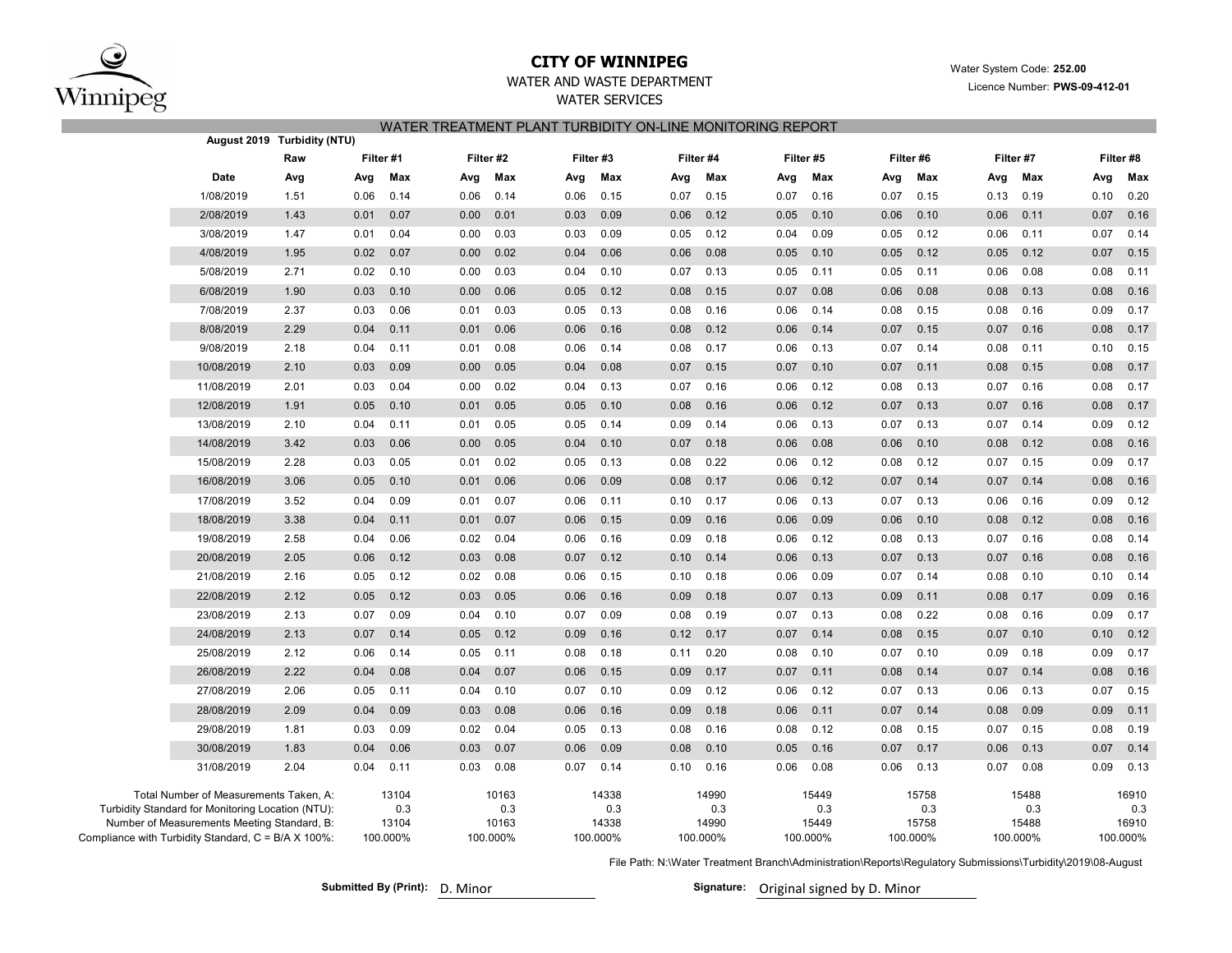

#### CITY OF WINNIPEG WATER AND WASTE DEPARTMENTENVIRONMENTAL STANDARDS DIVISION

#### **WATER TREATMENT PLANT TURBIDITY GRAB MONITORING REPORT**

| Water System Code: 252.00                                |           |                  |           |                     |           |                     |           |           | <b>Turbidity (NTU)</b> |           |           |           |           |                     |           |                 |           |                 |
|----------------------------------------------------------|-----------|------------------|-----------|---------------------|-----------|---------------------|-----------|-----------|------------------------|-----------|-----------|-----------|-----------|---------------------|-----------|-----------------|-----------|-----------------|
| Licence No. PWS-09-412-01                                |           |                  |           |                     |           |                     |           |           |                        |           |           |           |           |                     |           |                 |           |                 |
| <b>Date</b>                                              |           | <b>Raw Water</b> |           | Filter <sub>1</sub> |           | Filter <sub>2</sub> |           | Filter 3  | Filter 4               |           |           | Filter 5  |           | Filter <sub>6</sub> |           | <b>Filter 7</b> |           | <b>Filter 8</b> |
|                                                          | Grab      | Analyser         | Grab      | Analyser            | Grab      | Analyser            | Grab      | Analyser  | Grab                   | Analyser  | Grab      | Analyser  | Grab      | Analyser            | Grab      | Analyser        | Grab      | Analyser        |
| 01-Aug-2019                                              | 1.49      | 1.48             | OL        | OL                  | 0.15      | 0.13                | 0.18      | 0.14      | 0.16                   | 0.10      | 0.12      | 0.11      | 0.13      | 0.10                | 0.14      | 0.16            | 0.14      | 0.12            |
| 02-Aug-2019                                              | 1.49      | 1.49             | 0.11      | 0.02                | 0.12      | < 0.02              | 0.12      | 0.05      | OL                     | OL        | 0.14      | 0.06      | 0.14      | 0.07                | 0.15      | 0.06            | 0.19      | 0.10            |
| 03-Aug-2019                                              | <b>NA</b> | <b>NA</b>        | NA        | NA                  | <b>NA</b> | <b>NA</b>           | <b>NA</b> | <b>NA</b> | <b>NA</b>              | NA        | <b>NA</b> | NA        | ΝA        | <b>NA</b>           | <b>NA</b> | <b>NA</b>       | <b>NA</b> | <b>NA</b>       |
| 04-Aug-2019                                              | <b>NA</b> | <b>NA</b>        | <b>NA</b> | <b>NA</b>           | <b>NA</b> | <b>NA</b>           | <b>NA</b> | <b>NA</b> | <b>NA</b>              | <b>NA</b> | <b>NA</b> | NA        | NA        | <b>NA</b>           | <b>NA</b> | <b>NA</b>       | <b>NA</b> | <b>NA</b>       |
| 05-Aug-2019                                              | <b>NA</b> | <b>NA</b>        | <b>NA</b> | <b>NA</b>           | <b>NA</b> | <b>NA</b>           | <b>NA</b> | <b>NA</b> | <b>NA</b>              | <b>NA</b> | <b>NA</b> | <b>NA</b> | NA        | <b>NA</b>           | <b>NA</b> | <b>NA</b>       | <b>NA</b> | <b>NA</b>       |
| 06-Aug-2019                                              | 1.71      | 1.55             | 0.13      | 0.03                | 0.14      | < 0.02              | OL        | OL        | 0.17                   | 0.10      | 0.13      | 0.07      | 0.14      | 0.07                | 0.15      | 0.07            | 0.16      | 0.09            |
| 07-Aug-2019                                              | 1.93      | 1.72             | 0.16      | 0.05                | 0.16      | < 0.02              | 0.17      | 0.08      | 0.18                   | 0.08      | 0.19      | 0.09      | 0.20      | 0.09                | 0.27      | 0.15            | 0.18      | 0.08            |
| 08-Aug-2019                                              | 1.98      | 1.77             | 0.17      | 0.05                | 0.19      | 0.02                | 0.17      | 0.08      | 0.17                   | 0.08      | 0.15      | 0.06      | OL        | OL                  | 0.16      | 0.06            | 0.16      | 0.08            |
| 09-Aug-2019                                              | 1.88      | 1.83             | OL        | OL                  | OL        | OL                  | 0.20      | 0.10      | 0.18                   | 0.10      | 0.14      | 0.07      | 0.15      | 0.07                | 0.17      | 0.07            | 0.18      | 0.09            |
| 10-Aug-2019                                              | <b>NA</b> | <b>NA</b>        | NA        | <b>NA</b>           | <b>NA</b> | <b>NA</b>           | <b>NA</b> | <b>NA</b> | <b>NA</b>              | <b>NA</b> | <b>NA</b> | NA        | <b>NA</b> | <b>NA</b>           | <b>NA</b> | <b>NA</b>       | <b>NA</b> | <b>NA</b>       |
| 11-Aug-2019                                              | <b>NA</b> | <b>NA</b>        | NA        | <b>NA</b>           | <b>NA</b> | <b>NA</b>           | <b>NA</b> | <b>NA</b> | <b>NA</b>              | <b>NA</b> | <b>NA</b> | NA        | <b>NA</b> | <b>NA</b>           | <b>NA</b> | <b>NA</b>       | <b>NA</b> | <b>NA</b>       |
| 12-Aug-2019                                              | 2.37      | 1.69             | 0.17      | 0.06                | 0.19      | 0.02                | 0.17      | 0.08      | 0.19                   | 0.09      | <b>OL</b> | <b>OL</b> | 0.24      | 0.11                | 0.19      | 0.07            | 0.16      | 0.08            |
| 13-Aug-2019                                              | 2.16      | 1.97             | 0.18      | 0.06                | OL        | OL                  | 0.18      | 0.08      | 0.20                   | 0.09      | 0.15      | 0.06      | 0.15      | 0.08                | 0.15      | 0.07            | 0.17      | 0.09            |
| 14-Aug-2019                                              | 2.16      | <b>NR</b>        | 0.14      | 0.03                | 0.16      | < 0.02              | OL        | OL        | 0.22                   | 0.14      | 0.16      | 0.07      | 0.14      | 0.07                | 0.18      | 0.06            | 0.17      | 0.09            |
| 15-Aug-2019                                              | 2.09      | 2.21             | 0.17      | 0.04                | 0.16      | < 0.02              | 0.16      | 0.08      | 0.15                   | 0.09      | 0.17      | 0.08      | 0.18      | 0.09                | 0.20      | 0.10            | OL        | OL              |
| 16-Aug-2019                                              | 2.25      | 2.66             | 0.17      | 0.05                | 0.18      | 0.02                | 0.17      | 0.09      | 0.17                   | 0.10      | OL        | OL        | 0.21      | 0.11                | 0.16      | 0.07            | 0.16      | 0.08            |
| 17-Aug-2019                                              | <b>NA</b> | <b>NA</b>        | NA        | <b>NA</b>           | <b>NA</b> | <b>NA</b>           | <b>NA</b> | <b>NA</b> | <b>NA</b>              | NA        | <b>NA</b> | NA        | NA        | <b>NA</b>           | <b>NA</b> | <b>NA</b>       | <b>NA</b> | <b>NA</b>       |
| 18-Aug-2019                                              | <b>NA</b> | <b>NA</b>        | <b>NA</b> | <b>NA</b>           | <b>NA</b> | <b>NA</b>           | <b>NA</b> | <b>NA</b> | <b>NA</b>              | NA        | <b>NA</b> | NA        | NA        | <b>NA</b>           | <b>NA</b> | <b>NA</b>       | <b>NA</b> | NA              |
| 19-Aug-2019                                              | 2.42      | 2.13             | 0.16      | 0.05                | 0.17      | 0.02                | 0.19      | 0.09      | 0.21                   | 0.09      | 0.18      | 0.08      | 0.16      | 0.08                | 0.18      | 0.09            | OL        | OL              |
| 20-Aug-2019                                              | 2.00      | 2.06             | 0.19      | 0.07                | 0.21      | 0.05                | 0.19      | 0.10      | 0.18                   | 0.10      | 0.13      | 0.08      | OL        | <b>OL</b>           | 0.15      | 0.07            | 0.16      | 0.08            |
| 21-Aug-2019                                              | 2.41      | 2.08             | OL        | OL                  | OL        | OL                  | 0.22      | 0.11      | 0.21                   | 0.12      | 0.15      | 0.07      | 0.15      | 0.08                | 0.16      | 0.07            | 0.16      | 0.09            |
| 22-Aug-2019                                              | 2.39      | 2.10             | 0.17      | < 0.02              | 0.18      | 0.03                | 0.18      | 0.09      | <b>OL</b>              | OL        | 0.19      | 0.08      | 0.18      | 0.09                | 0.21      | 0.10            | 0.25      | 0.14            |
| 23-Aug-2019                                              | 2.01      | 2.00             | 0.18      | 0.07                | 0.20      | 0.04                | 0.20      | 0.10      | 0.18                   | 0.10      | OL        | OL        | 0.20      | 0.10                | <b>OL</b> | <b>OL</b>       | 0.16      | 0.09            |
| 24-Aug-2019                                              | <b>NA</b> | <b>NA</b>        | <b>NA</b> | <b>NA</b>           | <b>NA</b> | <b>NA</b>           | <b>NA</b> | <b>NA</b> | <b>NA</b>              | <b>NA</b> | <b>NA</b> | NA        | NA        | <b>NA</b>           | <b>NA</b> | <b>NA</b>       | <b>NA</b> | <b>NA</b>       |
| 25-Aug-2019                                              | <b>NA</b> | NA               | NA        | NA                  | <b>NA</b> | <b>NA</b>           | <b>NA</b> | <b>NA</b> | <b>NA</b>              | <b>NA</b> | <b>NA</b> | NA        | NA        | <b>NA</b>           | NA        | <b>NA</b>       | <b>NA</b> | <b>NA</b>       |
| 26-Aug-2019                                              | 1.94      | 1.84             | 0.16      | 0.05                | 0.17      | 0.05                | 0.17      | 0.09      | 0.18                   | 0.11      | 0.15      | 0.08      | 0.16      | 0.08                | 0.18      | 0.08            | OL        | OL              |
| 27-Aug-2019                                              | 1.93      | 1.95             | 0.20      | 0.06                | 0.20      | 0.06                | 0.18      | 0.10      | 0.18                   | 0.10      | OL        | OL        | 0.19      | 0.10                | 0.17      | 0.06            | 0.14      | 0.07            |
| 28-Aug-2019                                              | 2.09      | 1.78             | 0.20      | 0.08                | OL        | OL                  | 0.18      | 0.10      | 0.16                   | 0.10      | 0.14      | 0.07      | 0.15      | 0.08                | 0.15      | 0.06            | 0.15      | 0.09            |
| 29-Aug-2019                                              | 1.93      | 1.76             | 0.13      | 0.03                | 0.14      | 0.03                | 0.13      | 0.08      | OL                     | OL        | 0.17      | 0.08      | 0.16      | 0.09                | 0.21      | 0.08            | 0.23      | 0.14            |
| 30-Aug-2019                                              | 1.76      | 1.75             | 0.14      | 0.04                | 0.15      | 0.04                | 0.14      | 0.09      | 0.13                   | 0.09      | 0.16      | 0.09      | 0.16      | 0.09                | OL        | OL              | 0.12      | 0.07            |
| 31-Aug-2019                                              | <b>NA</b> | <b>NA</b>        | NA        | <b>NA</b>           | <b>NA</b> | <b>NA</b>           | <b>NA</b> | <b>NA</b> | <b>NA</b>              | <b>NA</b> | <b>NA</b> | NA        | <b>NA</b> | <b>NA</b>           | <b>NA</b> | <b>NA</b>       | <b>NA</b> | <b>NA</b>       |
| Total number of measurements taken, A:                   |           |                  | 18        |                     | 17        |                     | 19        |           | 18                     |           | 17        |           | 19        |                     | 19        |                 | 18        |                 |
| <b>Turbidity Standard for Monitoring Location (NTU):</b> |           |                  | 0.30      |                     | 0.30      |                     | 0.30      |           | 0.30                   |           | 0.30      |           | 0.30      |                     | 0.30      |                 | 0.30      |                 |
| Number of measurements meeting standard, B:              |           |                  | 18        |                     | 17        |                     | 19        |           | 18                     |           | 17        |           | 19        |                     | 19        |                 | 18        |                 |
| Compliance with Turbidity Standard, C= B/A X 100%:       |           |                  | 100%      |                     | 100%      |                     | 100%      |           | 100%                   |           | 100%      |           | 100%      |                     | 100%      |                 | 100%      |                 |

NS: No Sample NA: Not Analyzed OL: Off-Line

#### **Comments:**

**Authorized in Sample Manager By: C.Diduck**The raw water analyser is cleaned daily during warm water months because it is susceptible to frequent fouling. NR-instrument malfunction

 **Report Compiled By: N. Crawford**

Printed From : N:\Compliance Reporting\Submittal Letters\WTP Turbidity Data **Date Authorized:** 

**6-Sep-19**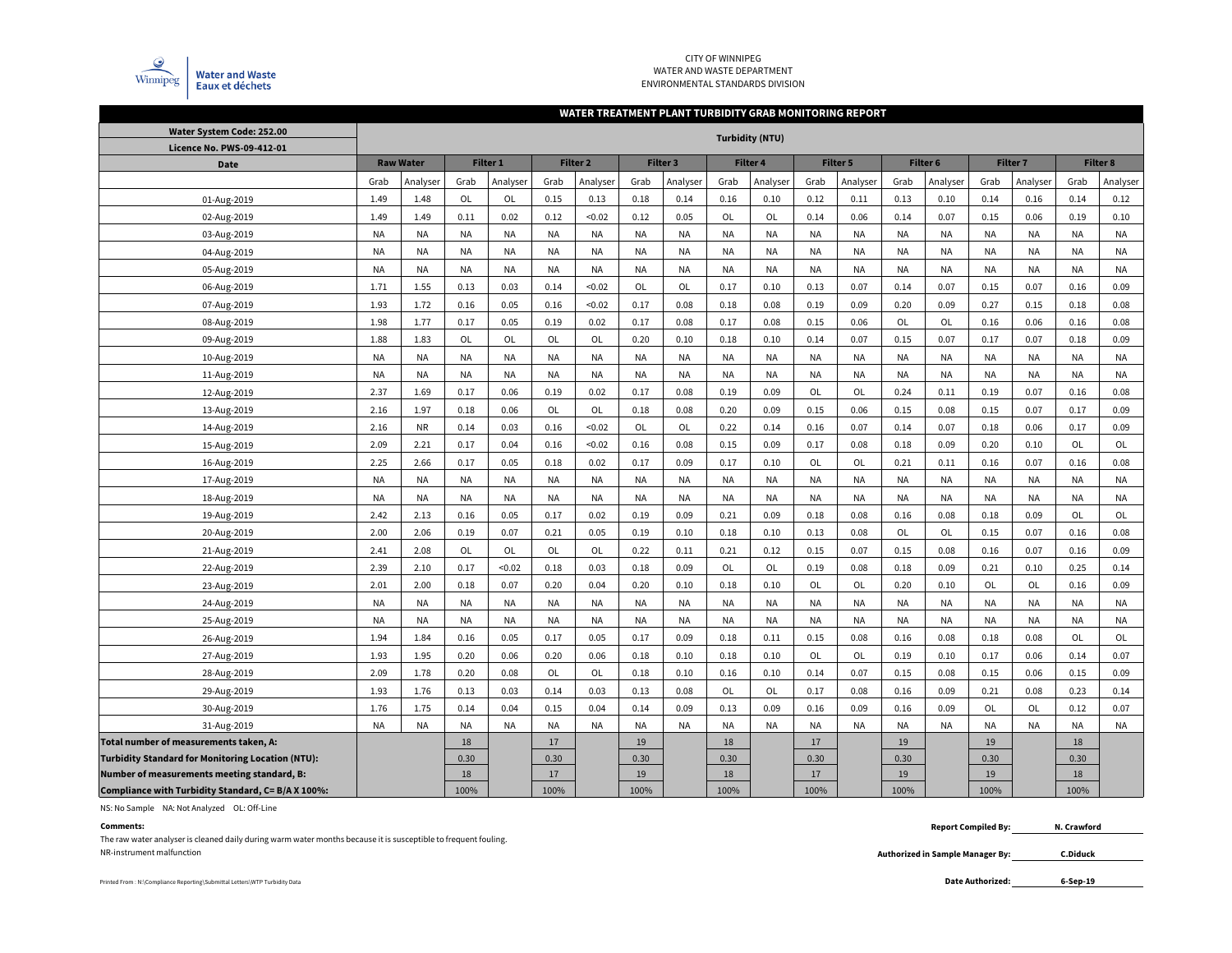

**City Of Winnipeg**

Water and Waste Department Water Services

WATER TREATMENT PLANT FREE CHLORINE ON-LINE MONITORING REPORT

Deacon Booster Pumping Station

Water System Code: **252.00** Licence Number: **PWS-09-412-01**

Report Created: 01 September 2019 Report Period: August 2019

|                                             |            | <b>BRANCH1</b> | [mg/L]  | <b>BRANCH2</b><br>[mg/L] |         |
|---------------------------------------------|------------|----------------|---------|--------------------------|---------|
|                                             | Date       | Average        | Minimum | Average                  | Minimum |
|                                             | 01/08/2019 | 1.48           | 1.34    | 1.46                     | 1.38    |
|                                             | 02/08/2019 | 1.42           | 1.21    | 1.32                     | 1.13    |
|                                             | 03/08/2019 | 1.31           | 1.18    | 1.25                     | 1.13    |
|                                             | 04/08/2019 | 1.48           | 1.38    | 1.41                     | 1.32    |
|                                             | 05/08/2019 | 1.37           | 1.26    | 1.31                     | 1.20    |
|                                             | 06/08/2019 | 1.29           | 1.22    | 1.25                     | 1.17    |
|                                             | 07/08/2019 | 1.39           | 1.30    | 1.33                     | 1.26    |
|                                             | 08/08/2019 | 1.42           | 1.35    | 1.35                     | 1.30    |
|                                             | 09/08/2019 | 1.48           | 1.33    | 1.43                     | 1.29    |
|                                             | 10/08/2019 | 1.58           | 1.48    | 1.52                     | 1.40    |
|                                             | 11/08/2019 | 1.47           | 1.35    | 1.41                     | 1.34    |
|                                             | 12/08/2019 | 1.40           | 1.31    | 1.42                     | 1.36    |
|                                             | 13/08/2019 | 1.35           | 1.21    | 1.45                     | 1.36    |
|                                             | 14/08/2019 | 1.37           | 1.23    | 1.41                     | 1.27    |
|                                             | 15/08/2019 | 1.38           | 1.25    | 1.51                     | 1.40    |
|                                             | 16/08/2019 | 1.30           | 1.22    | 1.42                     | 1.34    |
|                                             | 17/08/2019 | 1.34           | 1.24    | 1.38                     | 1.32    |
|                                             | 18/08/2019 | 1.31           | 1.21    | 1.38                     | 1.30    |
|                                             | 19/08/2019 | 1.34           | 1.23    | 1.38                     | 1.30    |
|                                             | 20/08/2019 | 1.24           | 1.11    | 1.34                     | 1.29    |
|                                             | 21/08/2019 | 1.39           | 1.20    | 1.48                     | 1.31    |
|                                             | 22/08/2019 | 1.63           | 1.32    | 1.68                     | 1.30    |
|                                             | 23/08/2019 | 1.40           | 1.27    | 1.49                     | 1.38    |
|                                             | 24/08/2019 | 1.27           | 1.12    | 1.34                     | 1.21    |
|                                             | 25/08/2019 | 1.33           | 1.02    | 1.37                     | 1.12    |
|                                             | 26/08/2019 | 1.37           | 1.21    | 1.44                     | 1.28    |
|                                             | 27/08/2019 | 1.28           | 1.19    | 1.38                     | 1.32    |
|                                             | 28/08/2019 | 1.36           | 1.29    | 1.42                     | 1.32    |
|                                             | 29/08/2019 | 1.43           | 1.37    | 1.51                     | 1.45    |
|                                             | 30/08/2019 | 1.27           | 1.04    | 1.35                     | 1.14    |
|                                             | 31/08/2019 | 1.23           | 0.99    | 1.25                     | 1.07    |
|                                             |            |                |         |                          |         |
| Total Number of Measurements, A:            |            |                | 21599   |                          | 21599   |
| Minimum Free Chlorine Standard:             |            |                | 0.5     |                          | 0.5     |
| Number of Measurements Meeting Standard, B: |            |                | 21599   |                          | 21599   |
| COMPLIANCE, $C = B/A \times 100\%$ :        |            |                | 100.00  |                          | 100.00  |

File Path: N:\Water Treatment Branch\Administration\Reports\Regulatory Submissions\Chlorine\2019\08-August

Submitted By (Print): D. Minor

Signature: Original signed by D. Minor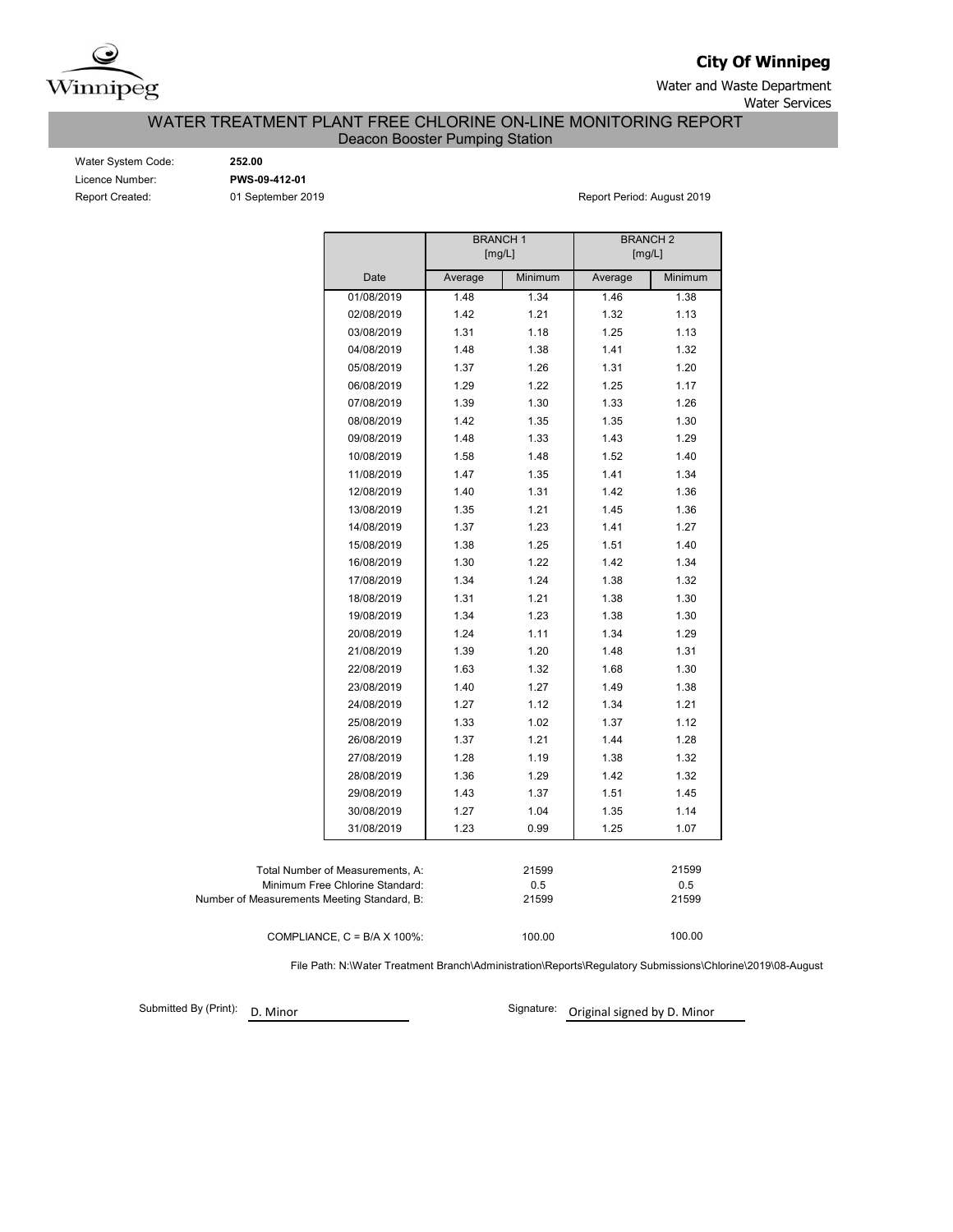| Winnipeg |  |
|----------|--|

**Water and Waste** Eaux et déchets

### CITY OF WINNIPEG WATER AND WASTE DEPARTMENT ENVIRONMENTAL STANDARDS DIVISION

# **WATER TREATMENT PLANT CHLORINE GRAB MONITORING REPORT**

| <b>Water System Code: 252.00</b><br><b>Licence No. PWS-09-412-01</b> |           | <b>Deacon Booster Pumping Station Branch 1</b> |                                 |           | <b>Deacon Booster Pumping Station Branch 2</b> |                                 |
|----------------------------------------------------------------------|-----------|------------------------------------------------|---------------------------------|-----------|------------------------------------------------|---------------------------------|
| <b>Date</b>                                                          |           | <b>Free Chlorine (mg/L)</b>                    | <b>Total Chlorine</b><br>(mg/L) |           | <b>Free Chlorine (mg/L)</b>                    | <b>Total Chlorine</b><br>(mg/L) |
|                                                                      | Analyser  | Grab                                           | Grab                            | Analyser  | Grab                                           | Grab                            |
| 01-Aug-2019                                                          | 1.48      | 1.48                                           | 1.6                             | 1.52      | 1.51                                           | 1.69                            |
| 02-Aug-2019                                                          | 1.53      | 1.45                                           | 1.65                            | 1.42      | 1.44                                           | 1.6                             |
| 03-Aug-2019                                                          | <b>NA</b> | <b>NA</b>                                      | <b>NA</b>                       | NA        | NA                                             | <b>NA</b>                       |
| 04-Aug-2019                                                          | ΝA        | NA                                             | ΝA                              | NA        | ΝA                                             | ΝA                              |
| 05-Aug-2019                                                          | <b>NA</b> | <b>NA</b>                                      | ΝA                              | NA        | <b>NA</b>                                      | NA                              |
| 06-Aug-2019                                                          | 1.33      | 1.37                                           | 1.54                            | 1.29      | 1.34                                           | 1.54                            |
| 07-Aug-2019                                                          | 1.37      | 1.43                                           | 1.68                            | 1.29      | 1.47                                           | 1.63                            |
| 08-Aug-2019                                                          | 1.39      | 1.5                                            | 1.7                             | 1.33      | 1.47                                           | 1.66                            |
| 09-Aug-2019                                                          | 1.44      | 1.45                                           | 1.69                            | 1.35      | 1.45                                           | 1.65                            |
| 10-Aug-2019                                                          | NA        | NA                                             | NA                              | NA        | NA                                             | <b>NA</b>                       |
| 11-Aug-2019                                                          | NA        | <b>NA</b>                                      | NA                              | <b>NA</b> | <b>NA</b>                                      | <b>NA</b>                       |
| 12-Aug-2019                                                          | 1.38      | 1.42                                           | 1.61                            | 1.41      | 1.47                                           | 1.6                             |
| 13-Aug-2019                                                          | 1.34      | 1.45                                           | 1.67                            | 1.47      | 1.53                                           | 1.64                            |
| 14-Aug-2019                                                          | 1.41      | 1.48                                           | 1.66                            | 1.36      | 1.53                                           | 1.68                            |
| 15-Aug-2019                                                          | 1.47      | 1.54                                           | 1.72                            | 1.54      | 1.57                                           | 1.74                            |
| 16-Aug-2019                                                          | 1.36      | 1.47                                           | 1.66                            | 1.48      | 1.58                                           | 1.74                            |
| 17-Aug-2019                                                          | <b>NA</b> | <b>NA</b>                                      | <b>NA</b>                       | NA        | <b>NA</b>                                      | <b>NA</b>                       |
| 18-Aug-2019                                                          | ΝA        | ΝA                                             | ΝA                              | ΝA        | ΝA                                             | <b>NA</b>                       |
| 19-Aug-2019                                                          | 1.4       | 1.47                                           | 1.63                            | 1.44      | 1.49                                           | 1.65                            |
| 20-Aug-2019                                                          | 1.21      | 1.25                                           | 1.43                            | 1.31      | 1.37                                           | 1.53                            |
| 21-Aug-2019                                                          | 1.24      | 1.35                                           | 1.49                            | 1.35      | 1.45                                           | 1.58                            |
| 22-Aug-2019                                                          | 1.75      | 1.44                                           | 1.57                            | 1.75      | 1.46                                           | 1.61                            |
| 23-Aug-2019                                                          | 1.3       | 1.32                                           | 1.49                            | 1.41      | 1.48                                           | 1.65                            |
| 24-Aug-2019                                                          | NA        | NA                                             | NA                              | NA        | <b>NA</b>                                      | NA                              |
| 25-Aug-2019                                                          | NA        | NA                                             | ΝA                              | NA        | NA                                             | <b>NA</b>                       |
| 26-Aug-2019                                                          | 1.29      | 1.32                                           | 1.52                            | 1.37      | 1.44                                           | 1.56                            |
| 27-Aug-2019                                                          | 1.25      | 1.41                                           | 1.59                            | 1.41      | 1.46                                           | 1.62                            |
| 28-Aug-2019                                                          | 1.33      | 1.38                                           | 1.58                            | 1.38      | 1.55                                           | 1.67                            |
| 29-Aug-2019                                                          | 1.48      | 1.45                                           | 1.63                            | 1.54      | 1.56                                           | 1.73                            |
| 30-Aug-2019                                                          | 1.38      | 1.3                                            | 1.5                             | 1.42      | 1.49                                           | 1.62                            |
| 31-Aug-2019                                                          | <b>NA</b> | <b>NA</b>                                      | <b>NA</b>                       | <b>NA</b> | <b>NA</b>                                      | <b>NA</b>                       |
| Total number of measurements taken, A:                               |           | 21                                             |                                 |           | 21                                             |                                 |
| <b>Chlorine Standard for Monitoring Location (mg/L):</b>             |           | 0.50                                           |                                 |           | 0.50                                           |                                 |
| Number of measurements meeting standard, B:                          |           | 21                                             |                                 |           | 21                                             |                                 |
| Compliance with Chlorine Standard, C= B/A X 100%:                    |           | 100%                                           |                                 |           | 100%                                           |                                 |

NS: No Sample NA: Not Analyzed OL: Off-Line

| Comments: | <b>Report Compiled By:</b> | Crawford |
|-----------|----------------------------|----------|
|           |                            |          |

**Authorized By:**

**C.Diduck**

**6-Sep-19**